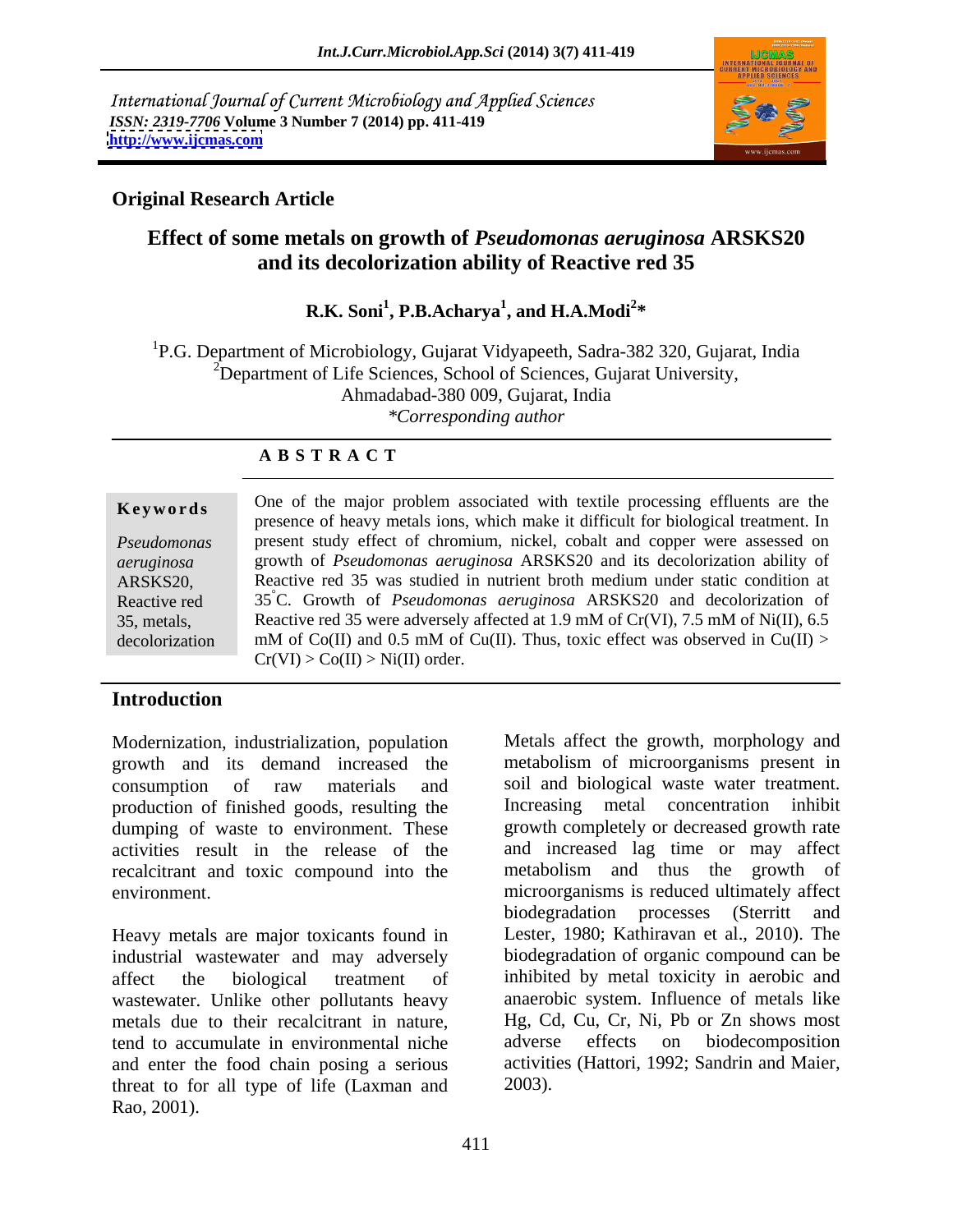Fe(II), Cr(III), Cr(VI), Mn(II), Ni(II), Pb(II) are found to be present at different concentration varies from 0.28 - 6.36 mg  $I<sup>-1</sup>$  **Materials and Methods** (Ali et al., 2009). **Dyes and chemicals** 

Biodegradation of dyes is mostly performed by enzymes present in microbial cells. The azo dye used in this study, Reacti<br>Metals jons evert their toxicity in number of 35 was obtained from local Metals ions exert their toxicity in number of 35 was obtained from local dye ways, including inhibition of enzyme functioning by displacement of essential metals from their normal binding site on biological molecules, altering the active site confirmation or denature protein which directly leads to the inhibition of enzymes, metals may destruct the integrity of bacterial cell membrane (Kurade et al., 2011; Anyanwu et al., 2011, Zhao et al., 2014). In<br>presence of Mg(II). Ca(II). Zn(II). Cd(II) P. aeruginosa ARSKS20 (Accession no. presence of Mg(II), Ca(II), Zn(II), Cd(II)  $P$ . *aeruginosa* ARSKS20 (Accession no.<br>activities of lignin peroxidase laccase JN817386) isolated from soil contaminated activities of lignin peroxidase, laccase, tyrosinase were inhibited resulting with effluent discharge of textile processing decolorization of Reactive blue HERD by *Comamonas* sp. UVS was completely inhibited (Jadhav et al., 2011). Nagai et al  $(2002)$  reported that  $Zn(II)$  and  $Ca(II)$  have significant negative effect on laccase<br>activity in due degrading bacteria<br>**Effect of metals on growth and** activity in dye degrading bacteria.

Most of the heavy metal salts are soluble in water and form aqueous solutions and consequently cannot be separated by addition of 5%  $(v/v)$  active culture (O.D. 1.0 ordinary physical means of separation (Hussein et al., 2004). The most important methods for minimizing heavy metal toxicity are precipitation, sorption and  $CO(II)$  at concentration of 0.5 - 7.5 mM;<br>chelation by organic and inorganic ligands  $Cr(VI)$  at 0.1 - 1.9 mM concentration and chelation by organic and inorganic ligands  $Cr(VI)$  at 0.1 - 1.9 mM concentration and before it exposed to biological treatment  $Cu(II)$  at 0.1 - 0.5 mM concentration at  $35^{\circ}$ C before it exposed to biological treatment (Oleszkiewicz and Sharma, 1990).

The aim of this research was to determine the toxic effects of metals like Cr (VI), Ni (II), Cu (II) and CO (II) on growth and

One of the major problem associated with decolorizing ability of *P. aeruginosa* textile processing effluents are the presence ARSKS20. The effects of metals on growth of heavy metals ions, which may arise from were monitored by assessing optical density material used in the dying process or from and decolorizing ability was evaluated by metal containing dyes. In textile effluent measuring the efficiency of bacteria to different metals like Cu(II), Cd(II), Zn(II), decolorize Reactive red 35, a mono azo vinyl sulfon textile dye.

## **Materials and Methods**

### **Dyes and chemicals**

The azo dye used in this study, Reactive red 35 was obtained from local dye manufacturing market of Vatva, Ahmedabad (India). The chemical structure of this dye is shown in fig. 1. All the other chemicals and media were of highest purity and of an analytical grade from Sisco Research Laboratory, Himedia and Merck, India.

### **Bacteria and culture conditions**

*P. aeruginosa* ARSKS20 (Accession no. JN817386) isolated from soil contaminated and dye manufacturing industries was used as test organism. *P. aeruginosa* ARSKS20 was grown at 35°C under static condition °C under static condition and maintained on nutrient agar at  $4^{\circ}$ C.

### **Effect** of **metals** on **growth decolorization of Reactive red 35**

Effect of metals on growth was studied by at 620 nm) of *P. aeruginosa* ARSKS20 in 250 ml conical flask containing 100 ml nutrient broth supplemented with Ni(II), CO(II) at concentration of 0.5 - 7.5 mM; Cr(VI) at 0.1 - 1.9 mM concentration and Cu(II) at 0.1 - 0.5 mM concentration at  $35^{\circ}$ C  $\rm^{\circ}C$ under static condition.

Growth of *P. aeruginosa* ARSKS20 was assessed by withdrawing 3.0 ml of culture broth at regular time interval and optical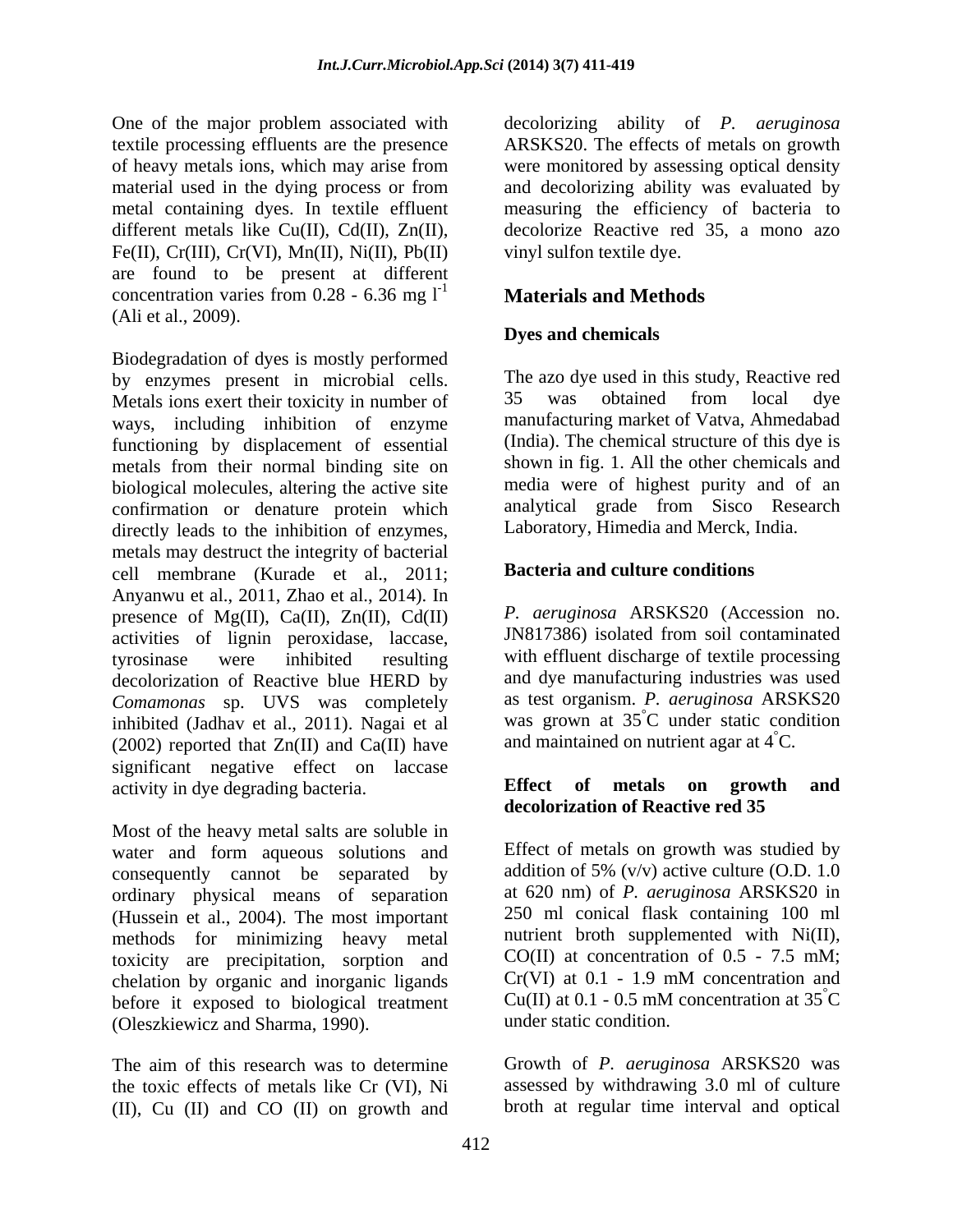Dye decolorization experiments were also conducted at same metal concentration with 100 mg  $l^{-1}$  of Reactive red 35 in nutrient broth at 35°C under static condition. inhibition of growth of *Pseudomonas* sp. at

Controls were also kept with/without dye and metal in nutrient broth. All experiments were performed in triplicate at  $35^{\circ}$ C under <sup>o</sup>C under

Decolorization of Reactive red 35 was decolorization was observed at 0.7 mM and regular time interval and centrifuged (REMI R-24) at 6000 rpm for 15 min. Absorbance 91.97, 74.68, 61.66, 17.34, 16.90, 6.29% of calculated as mentioned by Modi et al 1.3, 1.5, 1.7, 1.9 mM of chromium in

$$
\text{Decolorization (%)} = \frac{I - F}{I} \times 100
$$

### **Effect of chromium on growth and dye decolorization**

Effect of varying concentration of chromium<br>on growth of  $P$  *aeruginosa* is shown in inhibited at 0.5 mM of chromium and on growth of *P. aeruginosa* is shown in figure 2(a). It is evident from figure that the growth of *P. aeruginosa* was decreased as Cr(VI) concentration was increased in the medium. also observed by Zhao et al (2014).

After 12 h of incubation the optical density<br>
of P *geruainosa* was recorded as 0.440 **decolorization** of *P. aeruginosa* was recorded as 0.440, 0.425, 0.423, 0.413, 0.412, 0.407, 0.322, 0.303, 0.268 and 0.261 at 0.1, 0.3, 0.5, 0.7, 0.9, 1.1, 1.3, 1.5, 1.7, 1.9 mM concentration concentration of nickel on growth of  $P$ .

density was measured at 620 nm with UV- of chromium, respectively. Whereas after 24 VIS Spectrophotometer (ELICO UV-VIS h of incubation the optical density were Spectrophotometer 169, India). recorded as 1.110, 1.009, 0.987, 0.941, 0.937, 0.933, 0.904, 0.887, 0.874 and 0.827 at same level of chromium.

of Reactive red 35 in nutrient Anyanwu and Ezaka (2011) observed the chromium concentration of 200  $\mu$ g ml<sup>-1</sup> and and higher. **https://www.franchiltherations.** 

static condition. After 12 h, 74.51, 72.20, 5.12% dye **Decolorization assay** found at 0.1, 0.3 and 0.5 mM of chromium, checked by withdrawing 3.0 ml of broth at higher concentration of chromium after 12h of the obtained supernatant was measured at dye decolorization was recorded after 24 h 512 nm. Percentage decolorization has been of incubation at 0.1, 0.3, 0.5, 0.7, 0.9, 1.1, (2010). compare to control, respectively. decolorization in compare to control was found at 0.1, 0.3 and 0.5 mM of chromium, respectively (fig. 2b). No remarkable decolorization was observed at 0.7 mM and of incubation. 96.13, 95.10, 94.03,91.60, 91.97, 74.68, 61.66, 17.34, 16.90, 6.29% of 1.3, 1.5, 1.7, 1.9 mM of chromium in

Where, **lower** concentration (0.1mM) of chromium, *I = Initial absorbance* the growth of *Pseudomonas aeruginosa F = Absorbance of decolorized sample.* ARSKS20 was not affected. This result *F* point out the fact that *Pseudomonas* sp. **Results and Discussion** possess an enzyme known as chromium From the results it was observed that at reductase which reduced Cr(VI) to Cr(III) as reported by Kathiravan et al (2010).

> Pourbabaee et al (2011) observed that the growth of *Halomonas* sp. (strain IP8) was inhibited at 0.5 mM of chromium and bacteria were failed to decolorize Cibacron black W-55. Decreased decolorization of methyl red by *Bacillus* sp. (strain UN2) was

### **Effect of nickel on growth and dye decolorization**

Fig. 3(a) shows the effect of various concentration of nickel on growth of *P.*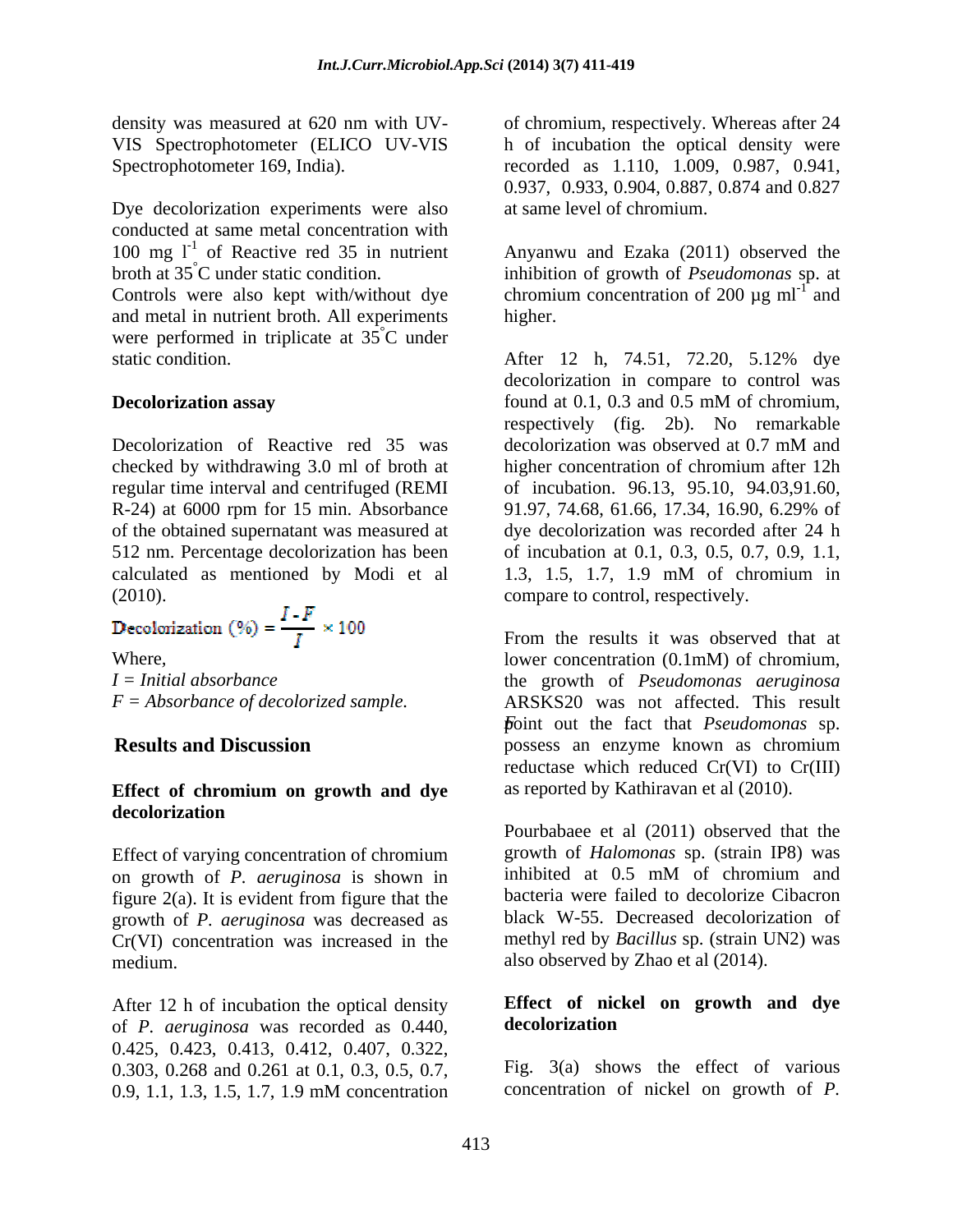*aeruginosa*. After 12h, 0.500, 0.400, 0.310, in fig. 4(a). It is evident from results that due 0.250, 0.180, 0.147, 0.147, 0.068 O.D. of *P.*  to the presence of CO(II) in growth medium *aeruginosa* were observed at 0.5, 1.5, 2.5, above 3.5 mM concentration the lag phase 3.5, 4.5, 5.5, 6.5 mM, nickel respectively. of *P. aeruginosa* was extended resulting the Whereas 1.63, 1.33, 1.000, 0.720, 0.570, increase in time required for dye 0.480, 0.239, 0.150, 0.071 O.D. was decolorization. observed at 0.5, 1.5, 2.5, 3.5, 4.5, 5.5, 6.5 Thus more than 50% growth was inhibited at 3.5mM and higher concentration of 4.5, 5.5, 6.5 mM cobalt, respectively. After

Anyanwu et al (2011) reported the total heterotrophic count was decreased with effect of cobalt was observed from 4.5 mM increasing concentration of Nickel from 50

Decolorization of reactive red 35 was 89.57, mM, nickel respectively, after 12 h (fig. 3b). observed at 5.5 mM cobalt after 24 h and no 45.84, 25.77% decolorization was observed at 0.5, 1.5, 2.5, 3.5, 4.5, 5.5, 6.5 mM nickel respectively. Decolorization of reactive red

methyl red as it affect the cell viability and Pawar, 2013). inhibit the degradation of azo dye by inhibiting the enzyme activity by denaturing **Effect of copper on growth and dye** enzyme.

growth medium are the important factors phase. Effect of varying concentration of copper was also influenced on

above 3.5 mM concentration the lag phase increase in time required for dye decolorization.

mM nickel respectively, after 24 h. No After 12 h, 0.242, 0.258, 0.167, 0.097, growth was observed at 7.5 mM of nickel.  $0.095$ ,  $0.085$  and  $0.078$  O.D. of P. nickel. 24 h, 1.36, 1.051, 0.638, 0.309, 0.236, 0.117, to 500ppm Nickel. 6.5 mM. Dye decolorization was markedly 82.91, 82.44, 79.95, 59.82, 21.89, 23.04% and 24 h at 4.5 mM of cobalt (fig. 4b). observed at 0.5, 1.5, 2.5, 3.5, 4.5, 5.5, 6.5 Whereas at 7% dye decolorization was After 24 h 90.22, 88.39, 87.98, 83.03, 82.94, decolorization was observed at higher 0.095, 0.085 and 0.078 O.D. of*P. aeruginosa* was found at 0.5, 1.5, 2.5, 3.5, 4.5, 5.5, 6.5 mM cobalt, respectively. After 0.09 O.D. of *P. aeruginosa* was found at same metal concentration. Higher toxic effect of cobalt was observed from 4.5 mM of cobalt and growth was nearly inhibited at declined at 4.5 mM cobalt. Only 19% and 32% dye decolorization was found after 12 observed at 5.5 mM cobalt after 24 h and no concentration of cobalt.

35 was completely inhibited at 7.5 mM of orange by *Pseudomonas aeruginosa* BCH nickel. was strongly affected at 5 mM cobalt Seesuriyachan et al (2007) reported that decolorization of Reactive orange 16 by Ni(II) at 1 mM concentration had significant *Comamonas acidovorans* was reported at negative influence on degradation rate of  $0.05 \text{ g l}^{-1}$  of cobalt chloride (Rudukiya and Decolorization of Amaranthand Remazol orange by *Pseudomonas aeruginosa* BCH (Jadhav et al., 2013). Only 20% Pawar, 2013).

# **decolorization**

**Effect of cobalt on growth and dye** In present study major toxicity was found **decolorization** with copper. 0.415, 0.336, 0.237 O.D. was Media components and physiological after 12 h of incubation (fig.5a). While after conditions of both the original and the new 24 h of incubation only 0.55, 0.462, 0.28 influence the variation in duration of lag same concentration of copper. Toxicity of cobalt on growth of *P. aeruginosa* is shown decolorization of Reactive red 35 by *P.* observed at 0.1, 0.3, and 0.5 mM copper O.D. of *P. aeruginosa* were recorded at copper was also influenced on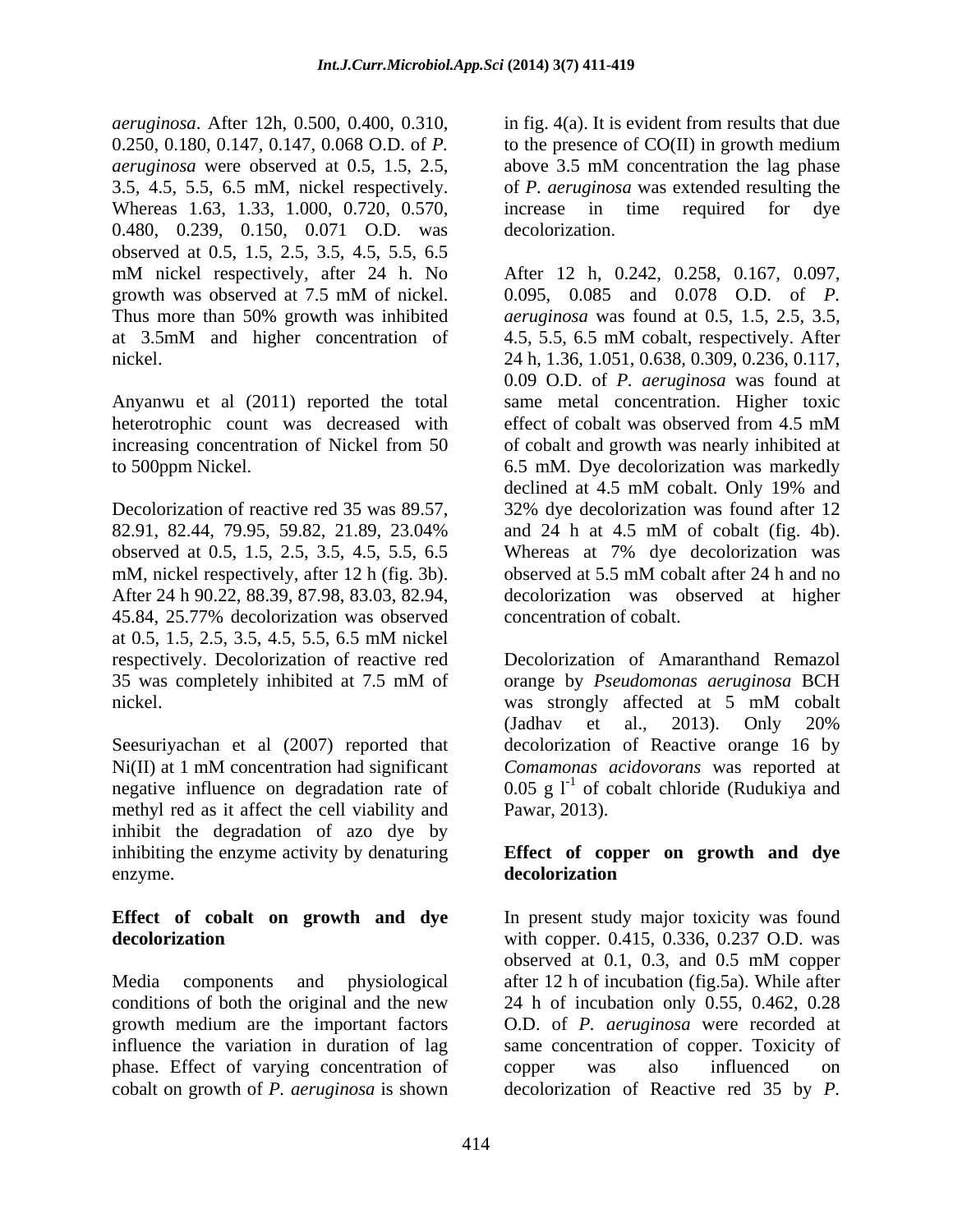80.58, 16.93, 7.84% dye decolorization were

al., 2002). Growth of *Pseudomonas* sp. ACT1 strain was depicted severely at even Decolorization of Cibacron black W 55 by reached infinite and specific growth rate  $at \ 0.1 \ \text{mM}$   $CuSO<sub>4</sub>$  while completely surged into zero at a Cu(II) ion inhibited at 0.5 mM (Pourbabaee et al., concentration of 0.2 g  $1^1$  (Gopinath et al.,

In present study Cu(II) ions was found to be most toxic to the *Pseudomonas aeruginosa*

*aeruginosa*. Only 77.30, 15.26, 1.27% and recorded (fig. 5b) after 12 and 24 h of turn affect the cell division and ultimately incubation at 0.1, 0.3, and 0.5 mM of affect on its activities. Many researchers copper, respectively. were concluded copper as more toxic than Hattori (1992) also reported that CFU was that in presence of 0.15 g  $I<sup>-1</sup>$  of Cu(II) the markedly reduced at  $1\mu$ M Cu(II)  $g^{-1}$  soil and time required for decolorization of Congo <sup>-1</sup> soil and time required for decolorization of Congo so the soil microbial activity was also red by *Pseudomonas* sp. ACT1 was declined. Microbial activity was strongly increased from 27 h to 87 h. Specific affected by presence of copper during decolorization rate of Reactive orange 16 by activated sludge processes (Coello oviedo et *Bacillus* sp. ADR was decreased in presence lower concentration of Cu(II). The lag phase *Halomonas* sp. strain IP8 was only 17.525% (Gopinath et al., 2011). Kurade et al (2011) reported the 2011). presence of CuSO4 strongly diminished the ARSKS20. Cu(II) ions affect the transcription mechanism in cell which in affect on its activities. Many researchers other metals. Gopinath et al (2011) observed of Cu(II) the of  $CuSO_4$  (Telke et al., 2009). Decolorization of Cibacron black W 55 by at 0.1 mM CuSO4 while completely inhibited at 0.5 mM (Pourbabaee et al., decolorization efficiency of mixture of dyes by *B. laterosporus*.

### **Fig.1** Chemical structure of Reactive red 35

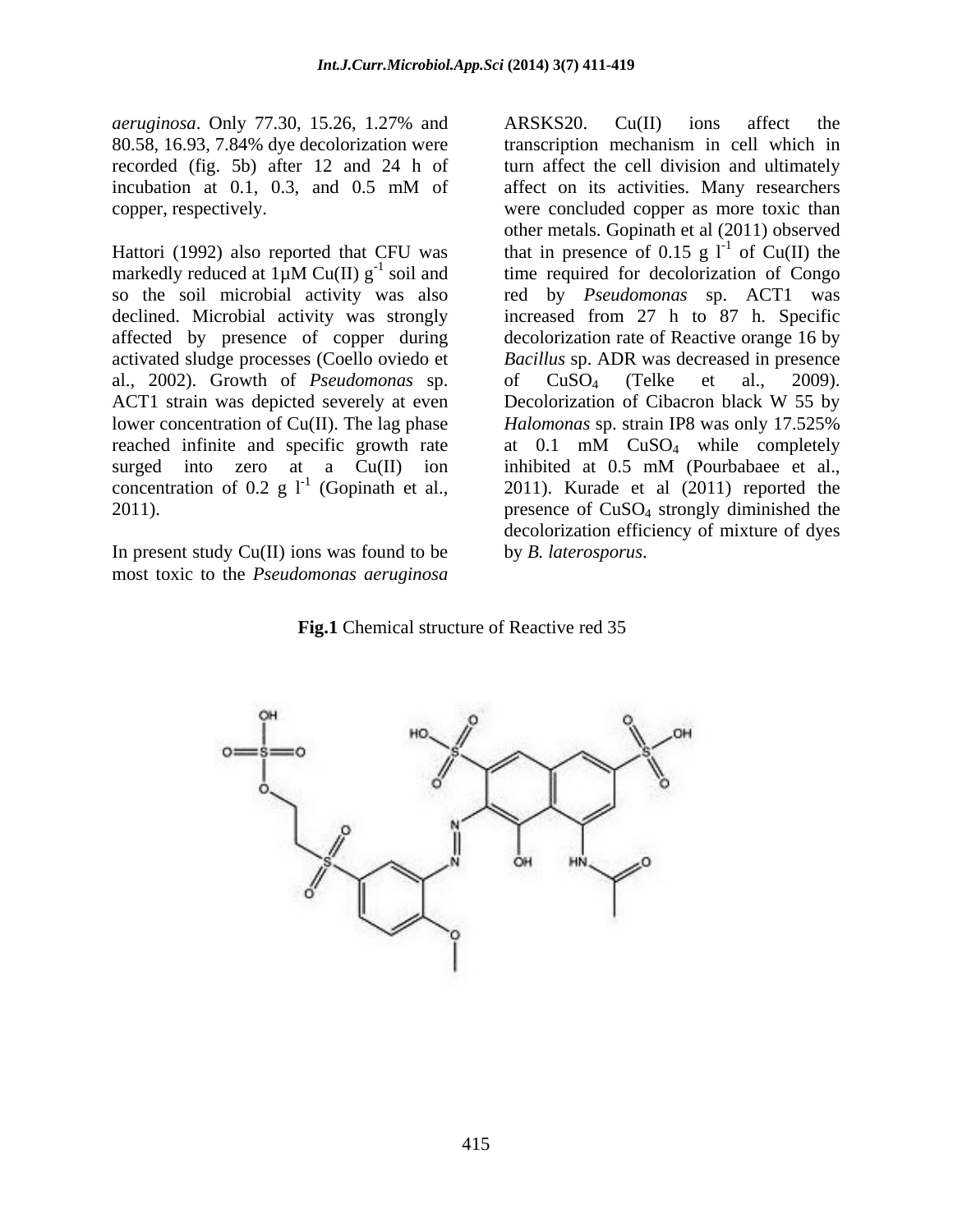

**Fig. 2** Effect of chromium on growth of *P. aeruginosa* (a) and % decolorization of Reactive red 35 (b)

**Fig. 3** Effect of nickel on growth of *P. aeruginosa* (a) and % decolorization of Reactive red 35 (b)



416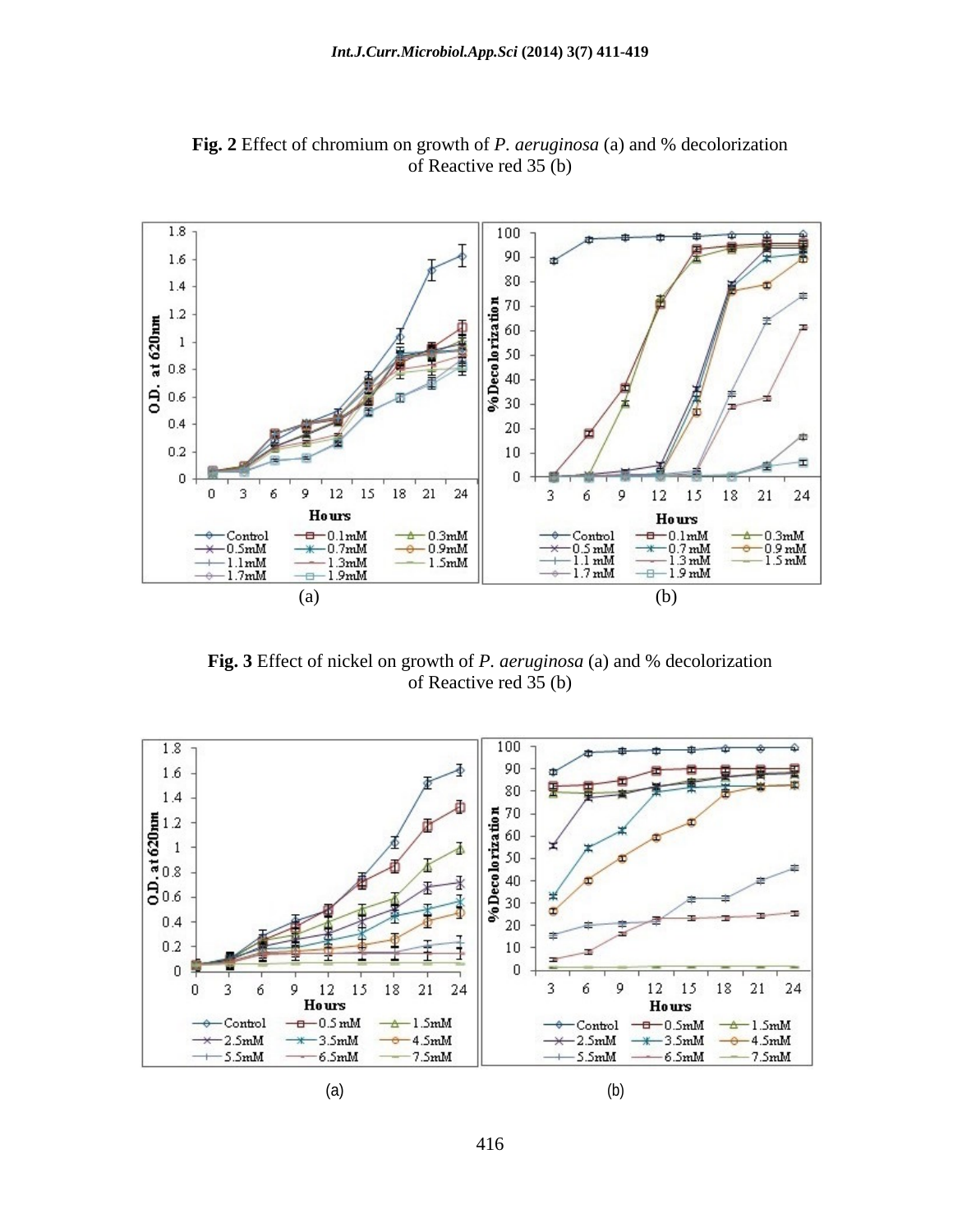

**Fig. 4** Effect of cobalt on growth of *P. aeruginosa* (a) and % decolorization of Reactive red 35 (b)

**Fig. 5** Effect of copper on growth of *P. aeruginosa* (a) and % decolorization of Reactive red 35 (b)

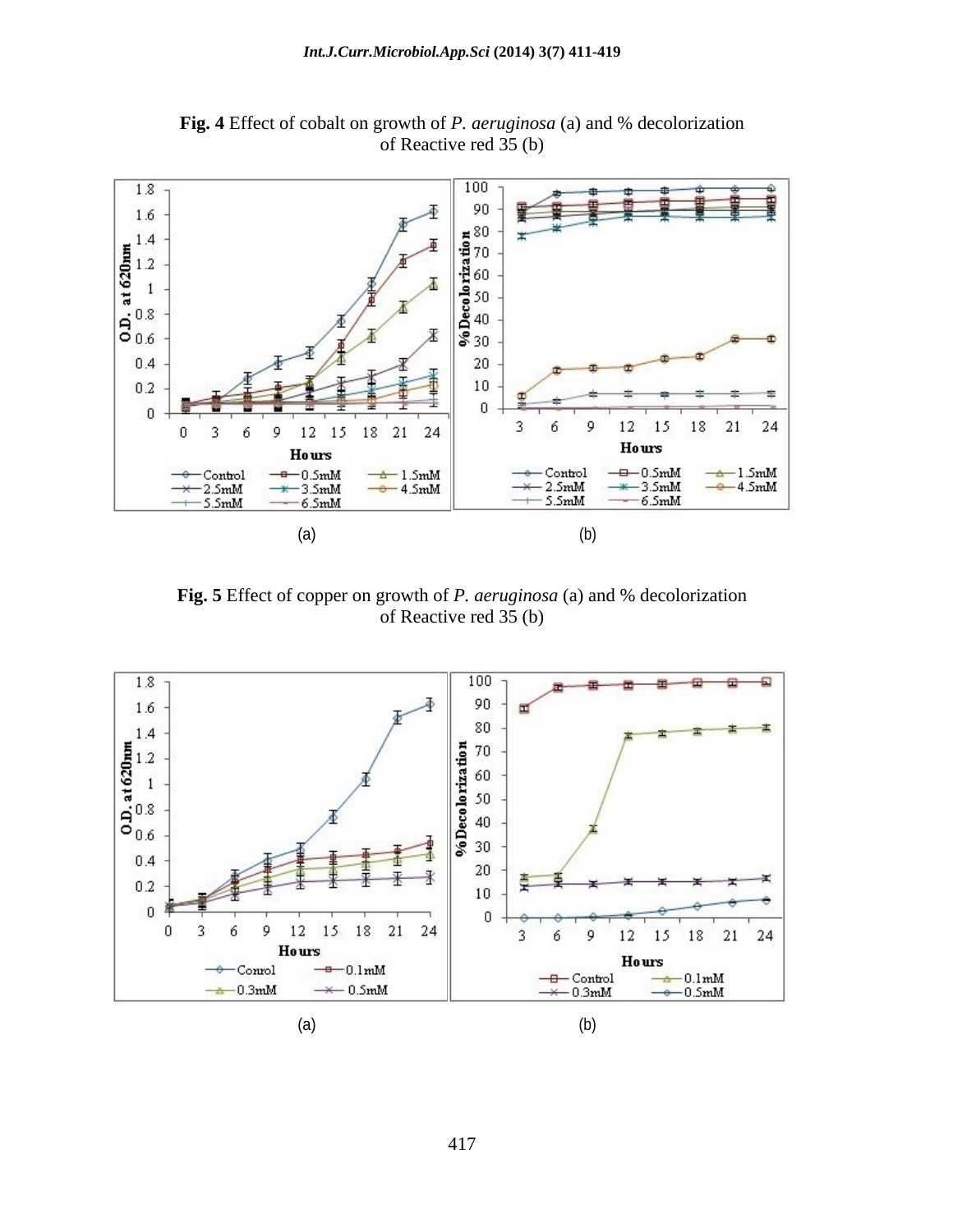In present study effect of metals on Mutant. Bioresource Technology. decolorization of Reactive red 35 was 102:3687-3693. assessed along with growth of Hattori, H., 1992. Influence of Heavy *Pseudomonas aeruginosa* ARSKS20. metals on Soil Microbial activities. Experimental results revealed that Soil Science Plant Nutrition. 38(1): presence of metals at certain level retard 93-100. the growth of test organism and reduced Hussein, H., Ibrahim, S. F., Kandeel, K., their ability to decolorize Reactive red 35. Growth and dye decolorization ability of heavy metals from waste water using *Pseudomonas aeruginosa* ARSKS20 were adversely affected at 1.9 mM of Cr(VI), of Biotechnology. 7(1): 38-46. 7.5 mM of Ni(II), 6.5 mM of Co(II), 0.5 http://www.scielo.cl/pdf/ejb/v7n1/a06. mM of Cu(II). pdf yiesel stoly effect of metallic on Mutant. Biorecond in the second distribution of Racent and the specific of the specific of the specific of the specific of the specific of the specific of the specific of the specific of

- Ali, N., Hammed, A., and Ahmed, S. characterization and Bioremediation perspective of textile effluent, dyes Journal of Hazardous Materials. 164:
- Applied Science. 11(1): 73-76.
- Anyanwu, C. U., and Ezaka, E. 2011. Applied Science. 11(5): 60-66.
- Coello oviedo, M. D., Sales Marquez, D., and Quirora Alonso, J. M. 2002. activity in the activated sludge Engineering Q. 16(3): 139-144.
- Gopinath, K. P., Kathiravan, M. N., Srinivasan, R., and Sankaranarayanan, S. 2011. Evaluation and elimination of inhibitory effects of salts and heavy

- 93-100.
- and Moawad, H. 2004. Biosorption of heavy metals from waste water using *Pseudomonas* sp. Electronic Journal of Biotechnology. 7(1): 38-46. <http://www.scielo.cl/pdf/ejb/v7n1/a06>. pdf
- **References** A. N., and Govinwar, S. P. 2011. 2009. Physicochemical sp. UVS. Water Air Soil Pollution. Jadhav, U. U., Dawkar, V. V., Kagalkar, Effect of Metals on Decolorization of Reactive Blue HERD by *Comamonas* 216: 621-631.
- and metals by indigenous bacteria. D., Apine, O. A., and Jadhav, J.P.<br>
Iournal of Hazardous Materials 164. 2013. Batch and continuous 322-328. biodegradation of Amaranth in plain Anyanwu, C. U., Nwankwo, S. C., and distilled water by P. aeruginosa BCH Moneke, A. N. 2011. Soil bacterial and toxicological scrutiny using<br>response to introduced metal stress oxidative stress studies. response to introduced metal stress.<br>
International Journal of Basic & Environmental Science Pollution International Journal of Basic & Environmental Science Pollution Jadhav, S. B., Patil, N. S., Watharkar, A. D., Apine, O. A., and Jadhav, J.P. 2013. Batch and continuous distilled water by *P. aeruginosa* BCH and toxicological scrutiny using oxidative stress studies. Environmental Science Pollution Research. 20: 2854-2866.
	- Growth response of chromium (VI) Karthick, R., and Muthukumar, K. tolerant bacteria to different 2010. Mass transfer studies on the concentrations of chromium. reduction of Cr(VI) using calcium International Journal of Basic & alginate immobilized *Bacillus* sp. In Kathiravan, M. N., Karthiga Rani, R., Karthick, R., and Muthukumar, K. reduction of Cr(VI) using calcium alginate immobilized *Bacillus*sp. In packed bed reactor. Bioresource Technology. 101(3): 853-858.
	- Toxic effects of metals on microbial Govindwar, S.P. 2011. Preferential<br>activity in the activated sludge biodegradation of structurally process. Chemical Biochemical dissimilar dyes from a mixture by Kurade, M. B., Waghmode, T. B., and Govindwar, S.P. 2011. Preferential biodegradation of structurally dissimilar dyes from a mixture by *Brevibacillus laterosprus*. Journal of Hazardous Materials. 192: 1746-1755.
	- metal ions on biodegradation of metals. In: Role of Microbes in the<br>Congo red by Bseudomongs sp. management of environmental Laxman, L. S., and Rao, B. S. 2001. Biosorption/ Bioremediation of heavy metals. In: Role of Microbes in the management of environmental pollution. APH Publishng